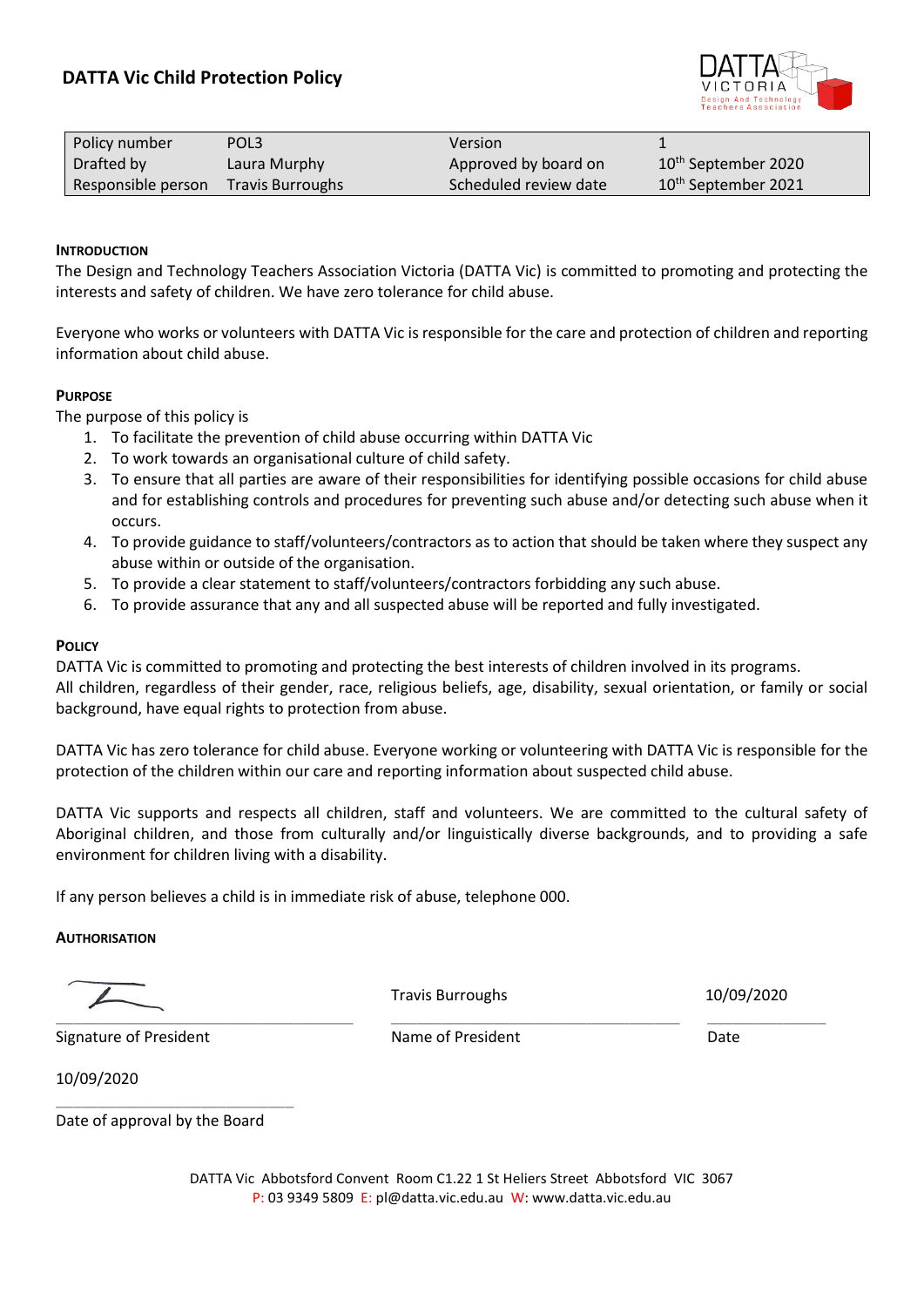# **DATTA Vic Child Protection Procedures**



| Policy number      | PRO3                    | Version               |                                 |
|--------------------|-------------------------|-----------------------|---------------------------------|
| Drafted by         | Laura Murphy            | Approved by board on  | 10 <sup>th</sup> September 2020 |
| Responsible person | <b>Travis Burroughs</b> | Scheduled review date | 10 <sup>th</sup> September 2021 |

## **RESPONSIBILITIES**

The Committee of DATTA Vic has ultimate responsibility for the detection and prevention of child abuse and is responsible for ensuring that appropriate and effective internal control systems are in place. The Committee is also responsible for ensuring that appropriate policies and procedures and a Child Protection Code of Conduct are in place.

The EO of DATTA Vic is responsible for:

- Dealing with and investigating reports of child abuse;
- Ensuring that all staff, contractors, and volunteers are aware of relevant laws, organisational policies and procedures, and the organisation's Code of Conduct;
- Ensuring that all adults within the DATTA Vic community are aware of their obligation to report suspected sexual abuse of a child in accordance with these policies and procedures;
- Ensuring that all staff, contractors and volunteers are aware of their obligation to observe the Code of Conduct (particularly as it relates to child safety);
- Providing support for staff, contractors and volunteers in undertaking their child protection responsibilities.
- Promote child safety at all times;
- Assess the risk of child abuse within their area of control and eradicate or minimise any risk to the extent possible;
- Educate employees about the prevention and detection of child abuse; and
- Facilitate the reporting of any inappropriate behaviour or suspected abusive activities.

The EO should be familiar with the types of abuse that might occur within their area of responsibility and be alert for any indications of such conduct.

All staff/volunteers/contractors share the responsibility for the prevention and detection of child abuse, and must:

- Familiarise themselves with the relevant laws, the Code of Conduct, and DATTA Vic's policy and procedures in relation to child protection, and comply with all requirements;
- Report any reasonable belief that a child's safety is at risk to the relevant authorities (such as the police and/or the state-based child protection service) and fulfil their obligations as mandatory reporters;
- Report any suspicion that a child's safety may be at risk to their supervisor (or, if their supervisor is involved in the suspicion, to a responsible person in the organisation); and
- Provide an environment that is supportive of all children's emotional and physical safety.

## **DEFINITIONS**

**Child** means a person below the age of 18 years unless, under the law applicable to the child, majority is attained earlier.

**Child protection** means any responsibility, measure or activity undertaken to safeguard children from harm.

**Child abuse** means all forms of physical abuse, emotional ill-treatment, sexual abuse and exploitation, neglect or negligent treatment, commercial (e.g. for financial gain) or other exploitation of a child and includes any actions that results in actual or potential harm to a child.

**Child sexual assault** is any act which exposes a child to, or involves a child in, sexual processes beyond his or her understanding or contrary to accepted community standards. Sexually abusive behaviours can include the fondling of genitals, masturbation, oral sex, vaginal or anal penetration by a penis, finger or any other object, fondling of breasts,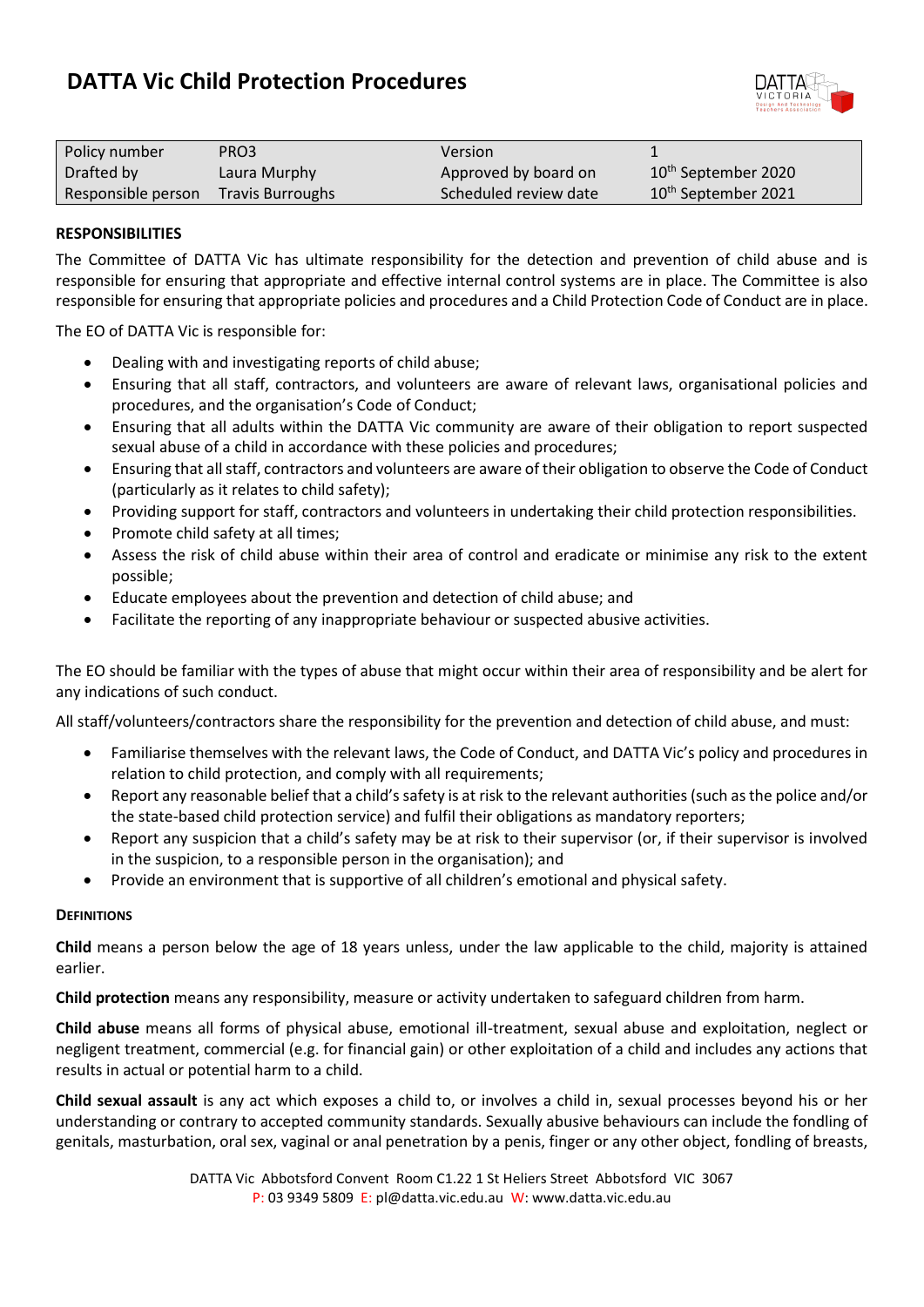voyeurism, exhibitionism, and exposing the child to or involving the child in pornography. It includes child grooming, which refers to actions deliberately undertaken with the aim of befriending and establishing an emotional connection with a child to lower the child's inhibitions in preparation for sexual activity with the child.

**Reasonable grounds for belief** is a belief based on reasonable grounds (see below) that child abuse has occurred when all known considerations or facts relevant to the formation of a belief are taken into account and these are objectively assessed. Circumstances or considerations may include the source of the allegation and how it was communicated, the nature of and details of the allegation, and whether there are any other related matters known regarding the alleged perpetrator.

A reasonable belief is formed if a reasonable person believes that:

- (a) the child is in need of protection,
- (b) the child has suffered or is likely to suffer "significant harm as a result of physical injury," or
- (c) the parents are unable or unwilling to protect the child.

A 'reasonable belief' or a 'belief on reasonable grounds' is not the same as having proof, but is more than mere rumour or speculation.

A 'reasonable belief' is formed if a reasonable person in the same position would have formed the belief on the same grounds. For example, a 'reasonable belief' might be formed if:

- **a)** a child states that they have been physically or sexually abused;
- **b)** a child states that they know someone who has been physically or sexually abused (sometimes the child may be talking about themselves);
- **c)** someone who knows a child states that the child has been physically or sexually abused;
- **d)** professional observations of the child's behaviour or development leads a professional to form a belief that the child has been physically or sexually abused or is likely to be abused; and/or
- **e)** signs of abuse lead to a belief that the child has been physically or sexually abused.

# **EMPLOYMENT OF NEW PERSONNEL**

DATTA Vic undertakes a comprehensive recruitment and screening process for all workers and volunteers that aims to:

- promote and protect the safety of all children under the care of the organisation;
- identify the safest and most suitable people who share DATTA Vic's values and commitment to protect children; and
- prevent a person from working or volunteering with DATTA Vic if they pose a risk to children.

DATTA Vic requires all workers/volunteers to pass through the organisation's recruitment and screening processes prior to commencing their engagement

DATTA Vic may require applicants to provide a police check in accordance with the law and as appropriate, before they commence working

DATTA Vic may require applicants to have a Working with Children Check in accordance with the law and as appropriate, before they commence working

DATTA Vic will undertake thorough reference checks as per the approved internal procedure.

Once engaged, workers/volunteers must review and acknowledge their understanding of this Policy.

# **RISK MANAGEMENT**

DATTA Vic will ensure that child safety is a part of its overall risk management approach.

The DATTA Vic Executive will be responsible for identifying and managing risks. They will work with the Executive Education Officer to ensure procedures are established and carried out.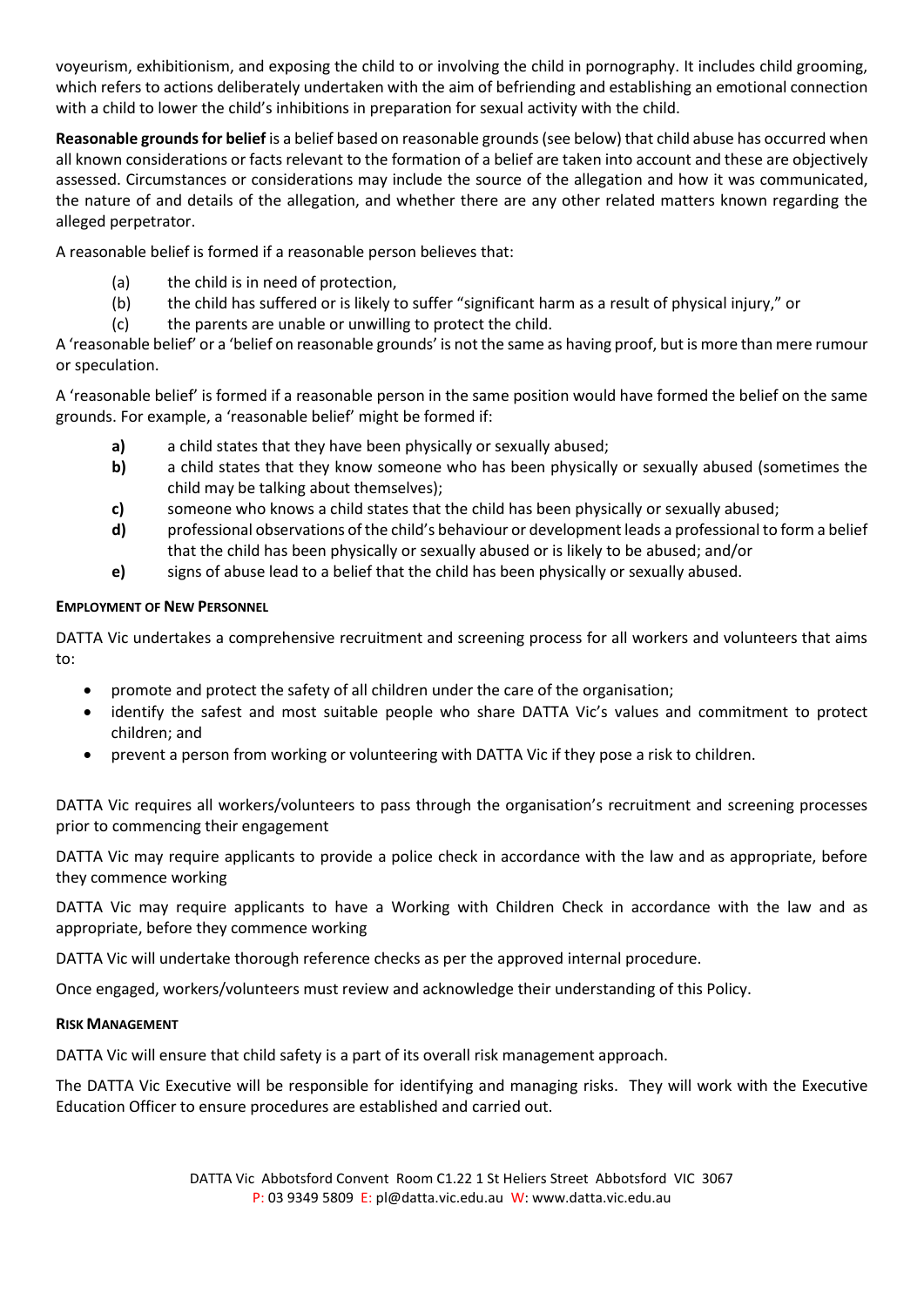## **REPORTING**

Any staff member, volunteer or contractor who has grounds to suspect abusive activity must immediately notify the appropriate child protection service or the police. They should also advise the Executive Officer about their concern.

In situations where the Executive Officer is suspected of involvement in the activity, or if the person having the suspicion does not believe that the matter is being appropriately addressed or dealt with, the matter should be reported to the President as the next highest level of supervision.

The Executive Officer or President must report complaints of suspected abusive behavior or misconduct to any external regulatory body such as the police.

DATTA Vic will abide by the terms of the [Victorian Child Wellbeing and Safety Act](https://dattaviceduau-my.sharepoint.com/:w:/g/personal/admin_datta_vic_edu_au/EYbKNW8SC5pKm8wF87koYHoBAYh_oOHYpP9UCXxFV97pYQ?e=dAVyzC) of 2005.

## **INVESTIGATING**

If the appropriate child protection service or the police decide to investigate a report, all employees, contractors or volunteers must co-operate fully with the investigation.

Whether or not the authorities decide to conduct an investigation, the EO will consult with the authorities to determine whether an internal investigation is appropriate. If it is decided that such an investigation will not conflict with any proceeding of the authorities, the EO may decide to conduct such an investigation. All employees, contractors and volunteers must co-operate fully with the investigation.

Any such investigation will be conducted according to the rules of natural justice.

The EO will make every effort to keep any such investigation confidential; however, from time to time other members of staff may need to be consulted in conjunction with the investigation.

After an initial review and a determination that the suspected abuse warrants additional investigation, the EO shall coordinate the investigation with the appropriate investigators and/or law enforcement officials. Internal or external legal representatives will be involved in the process, as deemed appropriate.

## **RESPONDING**

If it is alleged that a member of staff, contractor or a volunteer may have committed an offence or have breached the organisation's policies or its Code of Conduct the person concerned may be stood down (with pay, where applicable) while an investigation is conducted.

If the investigation concludes that on the balance of probabilities an offence (or a breach of the organisation's policies or Code of Conduct) has occurred then disciplinary action may follow, up to and including dismissal or cessation of involvement with the organisation. The findings of the investigation will also be reported to any external body as required.

#### **PRIVACY**

All personal information considered or recorded will respect the privacy of the individuals involved unless there is a risk to someone's safety. DATTA Vic will have safeguards and practices in place to ensure any personal information is protected.

Everyone is entitled to know how the personal information is recorded, what will be done with it, and who will be able to access it.

#### **REVIEWING**

Every two years, and following every reportable incident, a review shall be conducted to assess whether the organisation's child protection policies or procedures require modification to better protect the children under the organisation's care.